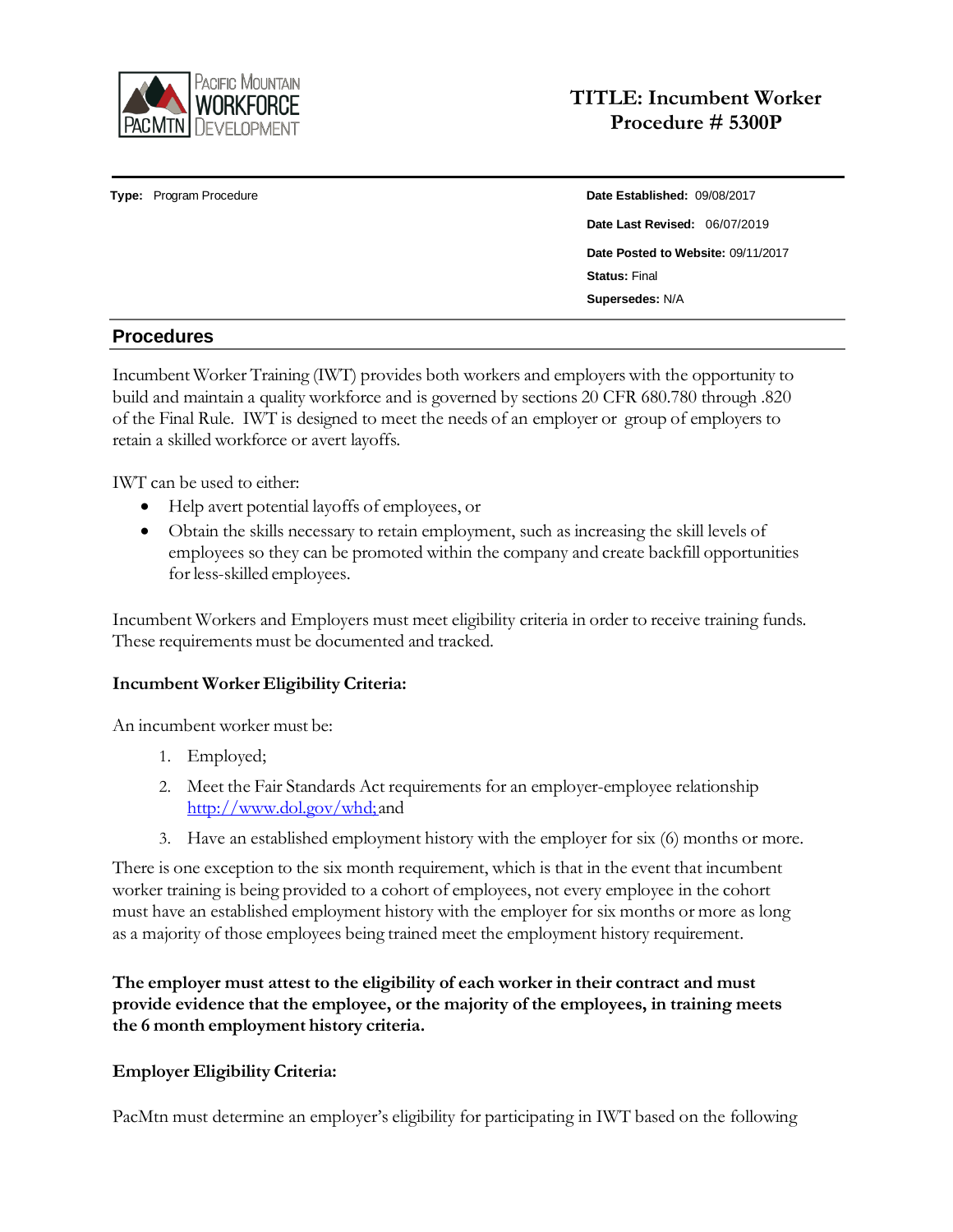factors which help to evaluate whether training would increase the competitiveness of the employees or both the employees and the employer:

- 1. The characteristics of the incumbent workers to be trained and how historically they represent individuals with barriers and how such individuals would benefit from retention or advancement. Consideration should be given to employers who propose to put fourth extra effort to train individuals with barriers to employment as defined in WIOA Section 3(24). (See Attachment A);
- 2. Provide a quality of training which would, whenever possible, allow the participant to gain industry-recognized training experience and/or lead to industry-recognized credentials and/ or an increase in wages;
- 3. The number of participants the employer plans to train or retrain;
- 4. The wage and benefit levels of participants(before and after training);
- 5. The occupation(s) for which incumbent worker training is being provided must be in demand;
- 6. The employer is:
	- a. In an in-demand industry as determined by ESD labor market information; or
	- b. In an in-balance industry as determined by ESD labor market information; or
	- c. In a declining industry, but there are compelling reasons (e.g., evidence of long-term viability of the employer) justifying investment in incumbent worker training.
- 7. The employer must not have laid off workers within 120 days to relocate to Washington from another state;
- 8. The employer is current in unemployment insurance and workers' compensation taxes, penalties, and/or interest or related payment plan.

PacMtn will also evaluate the potential number of layoffs averted as a result of this training and utilization as part of a larger sector and career pathway strategy that aligns with our identified industry clusters in the region to prioritize training funds if needed. PacMtn may also prioritize employers based on their overall efforts to develop a more competitive workforce within the region. Additionally, employers that show continued opportunities for incumbent workers to advance and increase wages within their company may be prioritized.

#### **Each of the above factors leading to the approval of an incumbent worker training project with an employer must be documented and placed in the contract file.**

As part of an incumbent worker upskilling strategy, PacMtn will be working to develop an upskill/backfill strategy which will involve filling jobs vacated by workers who are moving into more advanced positions for the IWT employer, with other WIOA participants.

PacMtn may also develop contracts such that once incumbent workers advance with the employer; the employer then provides an opportunity for PacMtn to fill the then vacant position with a local WIOA participant.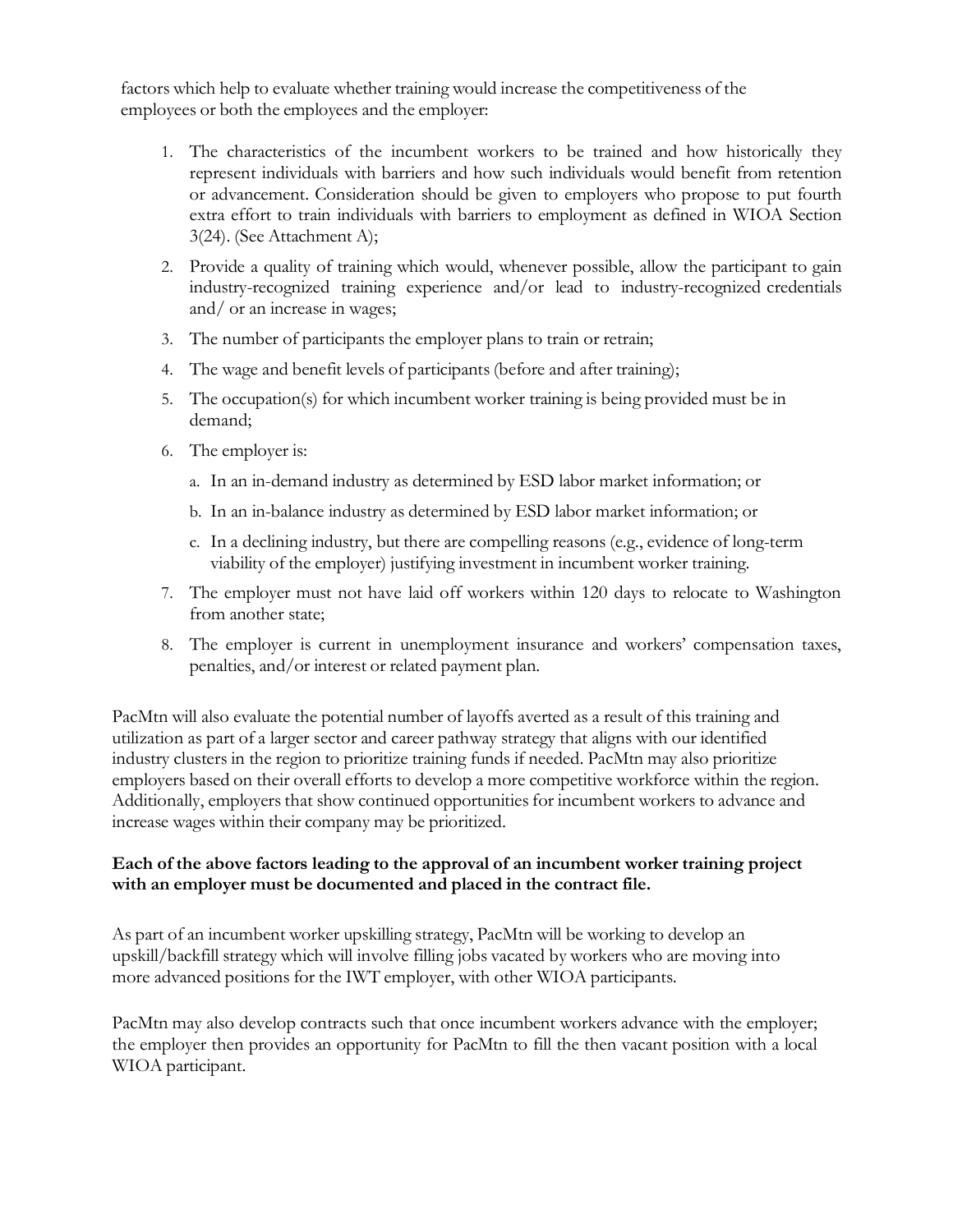## **Employer Share of Training Costs:**

Employers participating in incumbent worker training are required to pay the non-WIOA (nonfederal) share of the cost of providing training to their incumbent workers. (WIOA Sections 134(d)(4)(C) and 134(d)(4)(D) and proposed 20 CFR 680.820).

The employer share is based on the size of the workforce (wages paid to the participant while in training can be included as part of that share and the share can be provided as cash or in-kind that is fairly evaluated) as follows:

- o At least 10 percent of the cost for employers with 50 or fewer employees
- o At least 25 percent of the cost for employers with 51 to 100 employees
- o At least 50 percent of the cost for employers with more than 100 employees

**Employer cost share contributions must be tracked and documented in the contract file. In addition, the methodologies for determining the value of in-kind contributions must be documented in the contract file and conform to cost sharing requirements at 2 CFR 200. 306.**

#### **WIT System Data Entry Requirements** *(WorkSource Integrated Technology System)*

Please follow all current and future Workforce Integrated Technology (WIT), System guidance, training, instructional materials and direct departmental or program supervisor instruction and policies developed.

If applicant or participant information is already entered in the WIT System, staff must verify that the information is current and/or make updates. If required by program, print out the applicable or necessary document, obtain signatures and place in the hard copy file. Please note all system data updates or changes in case note.

To deliver Career or Training Services, the program staff person is required to enter participant and program specific data which will create an Individual Employment Plan/Service Plan.

All applicable and required WIOA and or Wagner-Peyser applicants or participants and the associated Career, Training or Follow-Up Service data entry requirements, are to include but not be limited to the following:

- Applicant or Participant Registrations,
- ProgramEnrollments,
- Eligibility Determinations (as detailed in policy #5000),
- IEPs.
- ITA's and Training Program Enrollments/Service Delivery,
- Training paid by others,
- Training/Program Completions
- Support Services,
- Exits,
- Follow-Up Services, and
- Case Note Entries